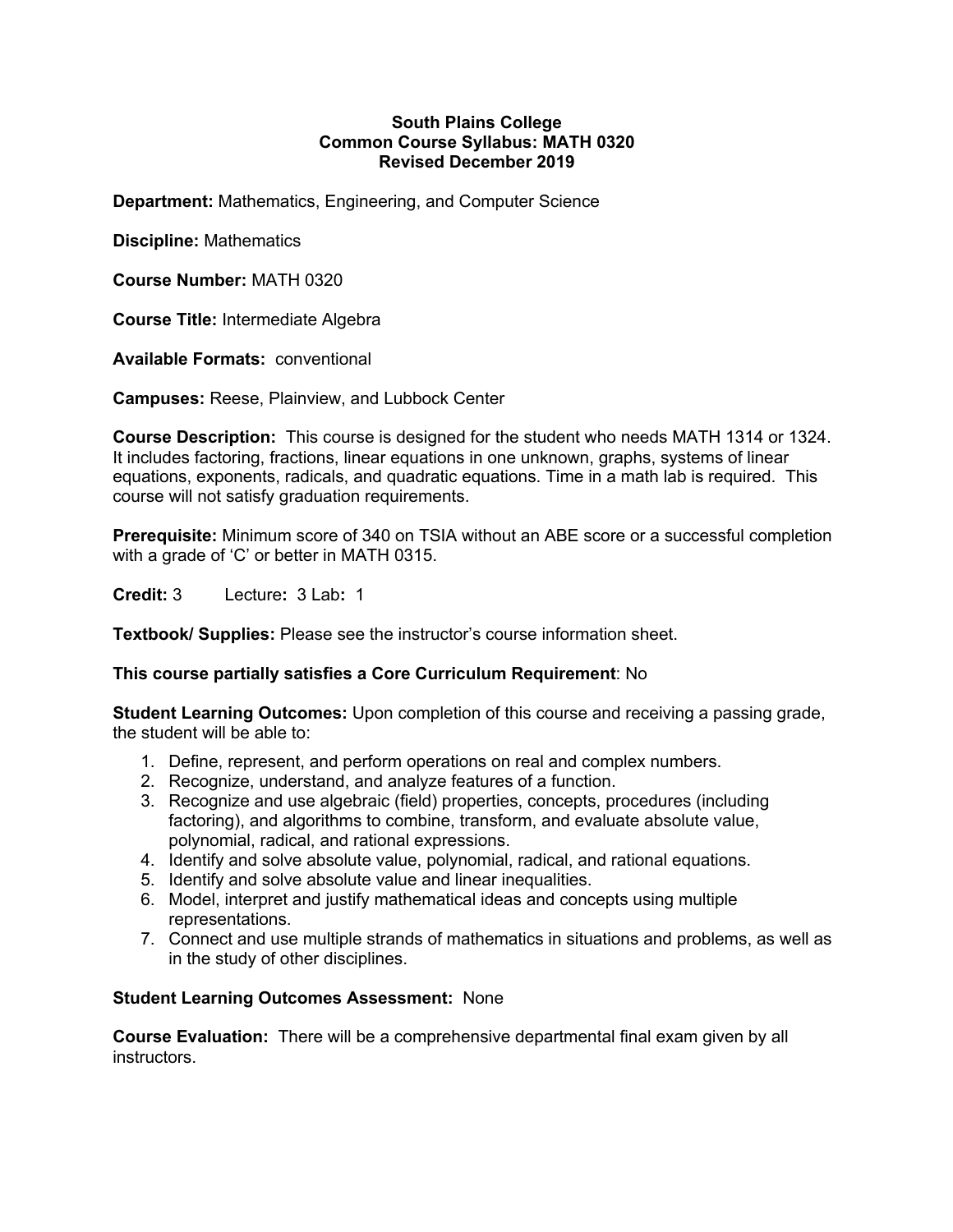**Attendance Policy:** Attendance and effort are the most important activities for success in this course. Records of your attendance are maintained throughout the semester. Five (5) absences, *for any reason*, are allotted to the student for the semester. Tardies count as onehalf (1/2) of an absence. Tardies will be applied for consistently being late to class, as deemed by the instructor and leaving class early. If this number is exceeded, the instructor has the right to drop you with a grade of F or an X, depending on their discretion.

Plagiarism violations include, but are not limited to, the following:

- 1. Turning in a paper that has been purchased, borrowed, or downloaded from another student, an online term paper site, or a mail order term paper mill;
- 2. Cutting and pasting together information from books, articles, other papers, or online sites without providing proper documentation;
- 3. Using direct quotations (three or more words) from a source without showing them to be direct quotations and citing them; or
- 4. Missing in-text citations.

Cheating violations include, but are not limited to, the following:

- 1. Obtaining an examination by stealing or collusion;
- 2. Discovering the content of an examination before it is given;
- 3. Using an unauthorized source of information (notes, textbook, text messaging, internet, apps) during an examination, quiz, or homework assignment;
- 4. Entering an office or building to obtain an unfair advantage;
- 5. Taking an examination for another;
- 6. Altering grade records;
- 7. Copying another's work during an examination or on a homework assignment;
- 8. Rewriting another student's work in Peer Editing so that the writing is no longer the original student's;
- 9. Taking pictures of a test, test answers, or someone else's paper.

**Student Code of Conduct Policy**: Any successful learning experience requires mutual respect on the part of the student and the instructor. Neither instructor nor student should be subject to others' behavior that is rude, disruptive, intimidating, aggressive, or demeaning**.** Student conduct that disrupts the learning process or is deemed disrespectful or threatening shall not be tolerated and may lead to disciplinary action and/or removal from class.

**Diversity Statement:** In this class, the teacher will establish and support an environment that values and nurtures individual and group differences and encourages engagement and interaction. Understanding and respecting multiple experiences and perspectives will serve to challenge and stimulate all of us to learn about others, about the larger world and about ourselves. By promoting diversity and intellectual exchange, we will not only mirror society as it is, but also model society as it should and can be.

**Disability Statement:** Students with disabilities, including but not limited to physical, psychiatric, or learning disabilities, who wish to request accommodations in this class should notify the Disability Services Office early in the semester so that the appropriate arrangements may be made. In accordance with federal law, a student requesting accommodations must provide acceptable documentation of his/her disability to the Disability Services Office. For more information, call or visit the Disability Services Office at Levelland (Student Health & Wellness Office) 806-716-2577, Reese Center (Building 8) 806-716-4675, or Plainview Center (Main Office) 806-716-4302 or 806-296-9611.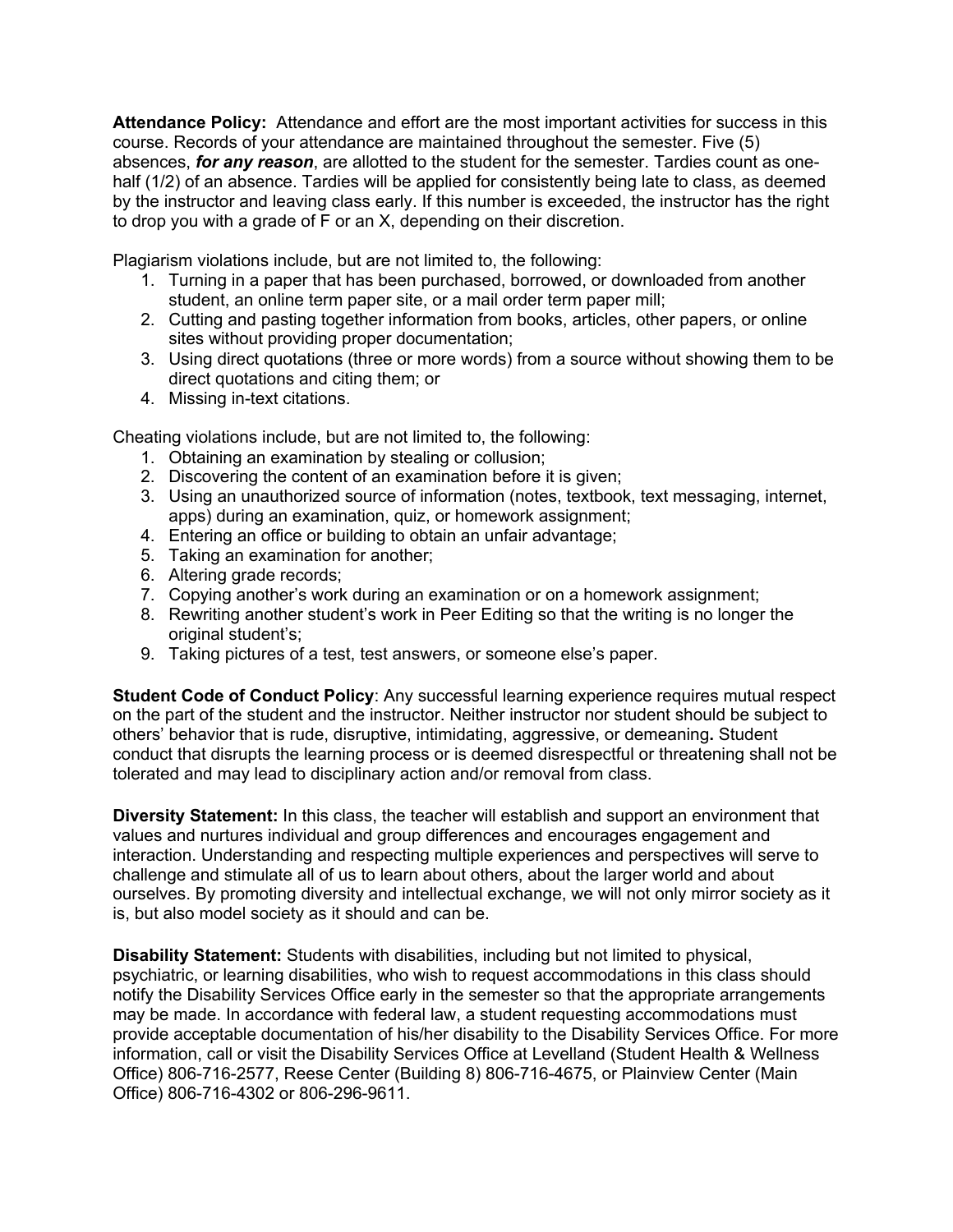**Nondiscrimination Policy:** South Plains College does not discriminate on the basis of race, color, national origin, sex, disability or age in its programs and activities. The following person has been designated to handle inquiries regarding the non-discrimination policies: Vice President for Student Affairs, South Plains College, 1401 College Avenue, Box 5, Levelland, TX 79336. Phone number 806-716-2360.

**Title IX Pregnancy Accommodations Statement:** If you are pregnant, or have given birth within six months, Under Title IX you have a right to reasonable accommodations to help continue your education. To **activate** accommodations you must submit a Title IX pregnancy accommodations request, along with specific medical documentation, to the Director of Health and Wellness. Once approved, notification will be sent to the student and instructors. It is the student's responsibility to work with the instructor to arrange accommodations. Contact the Director of Health and Wellness at 806-716-2362 or email cgilster@southplainscollege.edu for assistance.

**Campus Concealed Carry**: Texas Senate Bill - 11 (Government Code 411.2031, et al.) authorizes the carrying of a concealed handgun in South Plains College buildings only by persons who have been issued and are in possession of a Texas License to Carry a Handgun. Qualified law enforcement officers or those who are otherwise authorized to carry a concealed handgun in the State of Texas are also permitted to do so. Pursuant to Penal Code (PC) 46.035 and South Plains College policy, license holders may not carry a concealed handgun in restricted locations. For a list of locations and Frequently Asked Questions, please refer to the Campus Carry page at: http://www.southplainscollege.edu/campuscarry.php Pursuant to PC 46.035, the open carrying of handguns is prohibited on all South Plains College campuses. Report violations to the College Police Department at 806-716-2396 or 9-1-1.

**SPC Bookstore Price Match Guarantee Policy:** If you find a lower price on a textbook, the South Plains College bookstore will match that price. The difference will be given to the student on a bookstore gift certificate! The gift certificate can be spent on anything in the store.

If students have already purchased textbooks and then find a better price later, the South Plains College bookstore will price match through the first week of the semester. The student must have a copy of the receipt and the book has to be in stock at the competition at the time of the price match.

The South Plains College bookstore will happily price match BN.com & books on Amazon noted as *ships from and sold by Amazon.com*. Online marketplaces such as *Other Sellers* on Amazon, Amazon's Warehouse Deals, *fulfilled by* Amazon, BN.com Marketplace, and peer-topeer pricing are not eligible. They will price match the exact textbook, in the same edition and format, including all accompanying materials, like workbooks and CDs.

A textbook is only eligible for price match if it is in stock on a competitor's website at time of the price match request. Additional membership discounts and offers cannot be applied to the student's refund.

Price matching is only available on in-store purchases. Digital books, access codes sold via publisher sites, rentals and special orders are not eligible. Only one price match per title per customer is allowed.

Note: The instructor reserves the right to modify the course syllabus and policies, as well as notify students of any changes, at any point during the semester.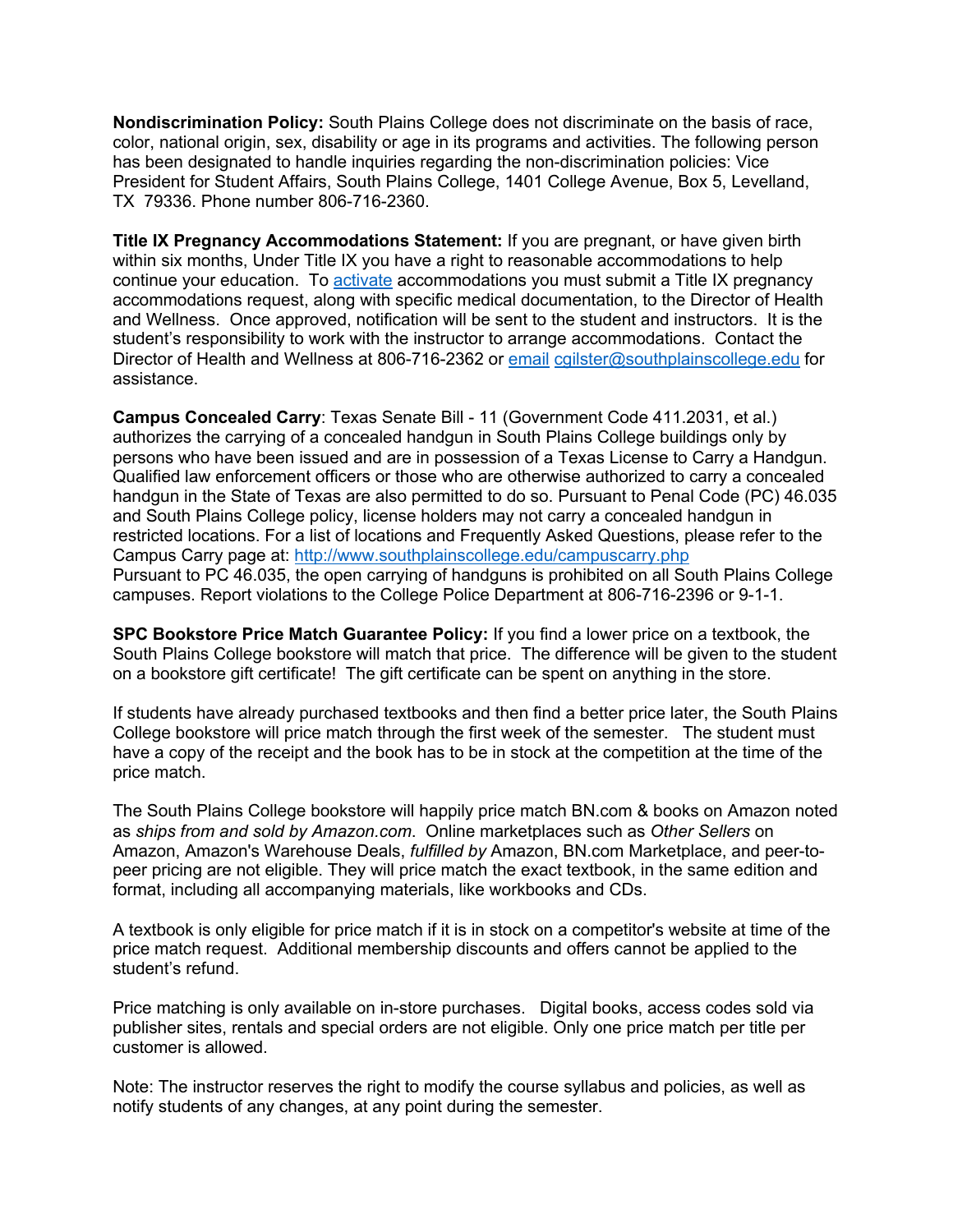### **Intermediate Algebra Math 0320.272 MW 2:30 - 4:15 Instructor Information – Spring 2020**

| Gina Becker, BSE, M Ed<br>Instructor:<br>gbecker@southplainscollege.edu<br>Email: |                 |                 | Phone:<br>Office: | 806.716.4684<br>LC 125G (Reese 223D) |
|-----------------------------------------------------------------------------------|-----------------|-----------------|-------------------|--------------------------------------|
| <b>Office Hours</b>                                                               |                 |                 |                   |                                      |
| Monday*                                                                           | Tuesday*        | Wednesday*      | Thursday*         | Friday*                              |
| $8:15 - 8:30$                                                                     | $10:45 - 11:00$ | $8:15 - 8:30$   | $10:45 - 11:00$   | $8:15 - 10:15$                       |
| $10:15 - 11:00$                                                                   | $12:45 - 1:00$  | $10:15 - 11:00$ | $12:45 - 1:00$    |                                      |
| $12:45 - 1:00$                                                                    | $3:00 - 3:30$   | $12:45 - 1:00$  | $3:00 - 3:30$     | *or by appointment                   |
| $4:15 - 4:45$                                                                     | $5:15 - 5:30$   | $4:15 - 4:45$   | $5:15 - 5:30$     |                                      |

**Textbook:** Knewton Access: You will be able to access and pay for the course when you log in to Blackboard using your SPC Student ID and password. You may also purchase Knewton access at the SPC Bookstore at Reese Center or online at www.knewton.com. There is no physical textbook for this course. The access kit online sells for approximately \$40.

**Supplies:** Pencils, paper, straightedge, and graph paper (available to print from Blackboard). A scientific calculator, such as TI 30X, may be used in this course.

**Course Expectations:** Attend class, be on time, do homework, and be prepared to participate. Turn off and put away all electronic devices when you enter the classroom and keep off for the duration of the class.

#### **Assignments and Grading:**

Homework assignments will be given daily. For best results, work each problem on lined notebook paper. Enter your answer. If you are unsure of the answer, select the **More Instruction** button. **Each assignment is due before the following class.** Any incomplete assignment will receive partial credit. Each homework assignment is worth 0.3 points. Homework assignments may be submitted up to 2 days late for half credit.

Quizzes will be given weekly on non-exam weeks and no makeup quizzes will be offered. Each quiz is worth 1 point. Missing a quiz will result in 0 points for that quiz.

Exams: Your course grade will include four exams. Each exam will be worth 15 points. The final comprehensive exam will be worth 20 points. Your final exam grade will take the place of your lowest exam grade, if it is a higher score and you have fewer than 3 zeroes. *(You will be able to correct one exam. Corrections will add 50% of their point value to your grade. Corrections are due on or before the final exam date.)*

Your final point value will determine your letter grade for this class and will be determined by the following scale:

| A - 90-100    | Homework 13   |            |
|---------------|---------------|------------|
| $B - 80 - 89$ | Quizzes       |            |
| $C - 70 - 79$ | Exams         | 60         |
| $D - 60 - 69$ | Final Exam 20 |            |
| $F - 0-59$    | Total         | 100 points |